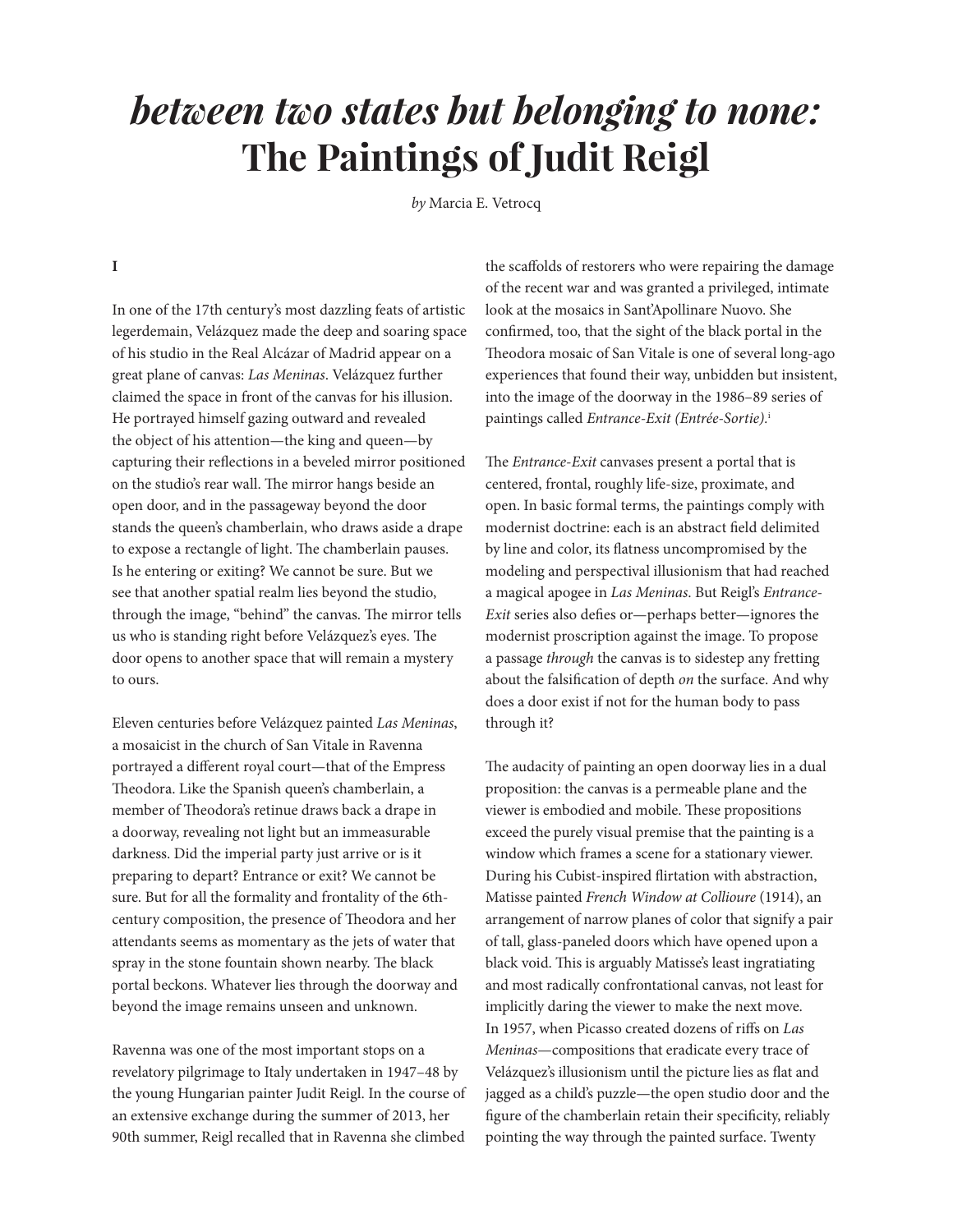years later, as the grip of modernist dogma was beginning to loosen, Brice Marden broke with pure abstraction by painting blocky horizontal and vertical elements that evoke an architecture of posts and lintels. Among his most celebrated paintings is the 18-panel *Thira* (1979–80), whose name is the Greek word for door. Yet in Thira, as in Marden's other post-and-lintel works of the 1970s and 1980s, the verticals primly abut one another to consistently defend against any visual penetration.

The thrust and parry of modernist criticism was far from Reigl's thoughts when she painted the *Entrance-Exit* series. Each of the works is the outcome of her engagement with technical challenges. Reigl never sets out to demonstrate a theory of painting, to tell a story, or to exorcise her psyche. But just as the Surrealist concept of automatism helped her disengage from the constraints of literary representation in the 1950s, so, too, does she recognize that memory and desire infiltrate her work. Asked about the visit to San Vitale, Reigl disclosed that it was in front of the Theodora mosaic that she met Betty Anderson, then a British art student, who would become her life companion until Anderson's death in 2007. Poring over a reproduction of the mosaic, with its knotted drape bright against the black passage, Reigl recalled being taken as a small child to the Church of Our Blessed Lady in Budapest. When the curtain that covered the Baroque tabernacle was drawn aside, the little girl was terrified by the dark recess.

No illustrative intention connects these remembrances to the conception of the *Entrance-Exit* series. Reigl describes such remote memories as "embedded," part of the fabric of her being. She understands their stealthy but durable influence only retrospectively, at a distance from the studio, where she is wholly immersed in making her art. Yet even before the portal declared itself outright in the first *Entrance-Exit* paintings of 1986, a black quadrilateral that reads as a passageway had appeared sporadically in her work. In a 1978 conversation with the painter Christian Sorg, Reigl noted that the passageway had a way of appearing whenever the thick accrual of paint on canvas came to feel like an obstacle. She mused about the likely connection between her need to create a visual escape through the surface and her own very real escape from behind the Iron Curtain:

At first, the border appeared to me in 1950 as a hermetically sealed door: padlocked. I had to

force it open at any cost, or die there trying. Who knows if the fact that I managed to break through is the reason why the often recurring "doors" in my painting are invariably openings; they are never barred.<sup>ii</sup>

The story of Reigl's flight from Hungary has been related in numerous essays, most of which rely on the artist's jubilant reminiscence, "Temps vrai, temps légal," written in December 1975.iii In it, she describes the frustration of eight failed attempts and the terrors of barbed wire, guard dogs, and landmines. In the dramatic momentum of that story, it is easy to overlook the fact that Reigl *paused* in the no man's land between East and West, at the edge of a cornfield, at the "threshold of Austrian territory." During that interval she took stock of her absolute freedom: "the ground (where I remain for a few more minutes) between two states but belonging to none is not the symbol but the reality of my existence." Reigl experienced the fullness of her liberation not in Paris her ultimate destination—but in the cornfield, where she exults, "no passport, no visa, no luggage, no money, no identity, truly free, I start my new life . . . Vita Nuova." Reigl savors the threshold. The in-between. The passage to the unknown. Exit and entrance.

## **II**

The *Entrance-Exit* series comprises more than 20 canvases, the majority of them tall rectangles, though some are more square in proportion. A framed central zone in each indicates an opening. The opening typically rises directly from the bottom edge of the canvas, offering a passageway that is bluntly grounded, but some of the compositions feature a band of painted canvas between the edge and the opening, as if to emphasize the decision to step up and pass through. Reigl permits a small number of these canvases to be hung with the erstwhile bottom at the top. Inverted, the paintings present a portal set high in a wall, a position that recalls the barn doors, reachable only by ladders, which she saw in the Italian countryside.

Every *Entrance-Exit* is executed over an earlier painting that Reigl deemed unsuccessful, a painting from a previous series in which the surface—banded and mottled in long, irregular vertical stripes—had grown clotted and intransigent. Reigl would lean the unsatisfactory painting against the studio wall and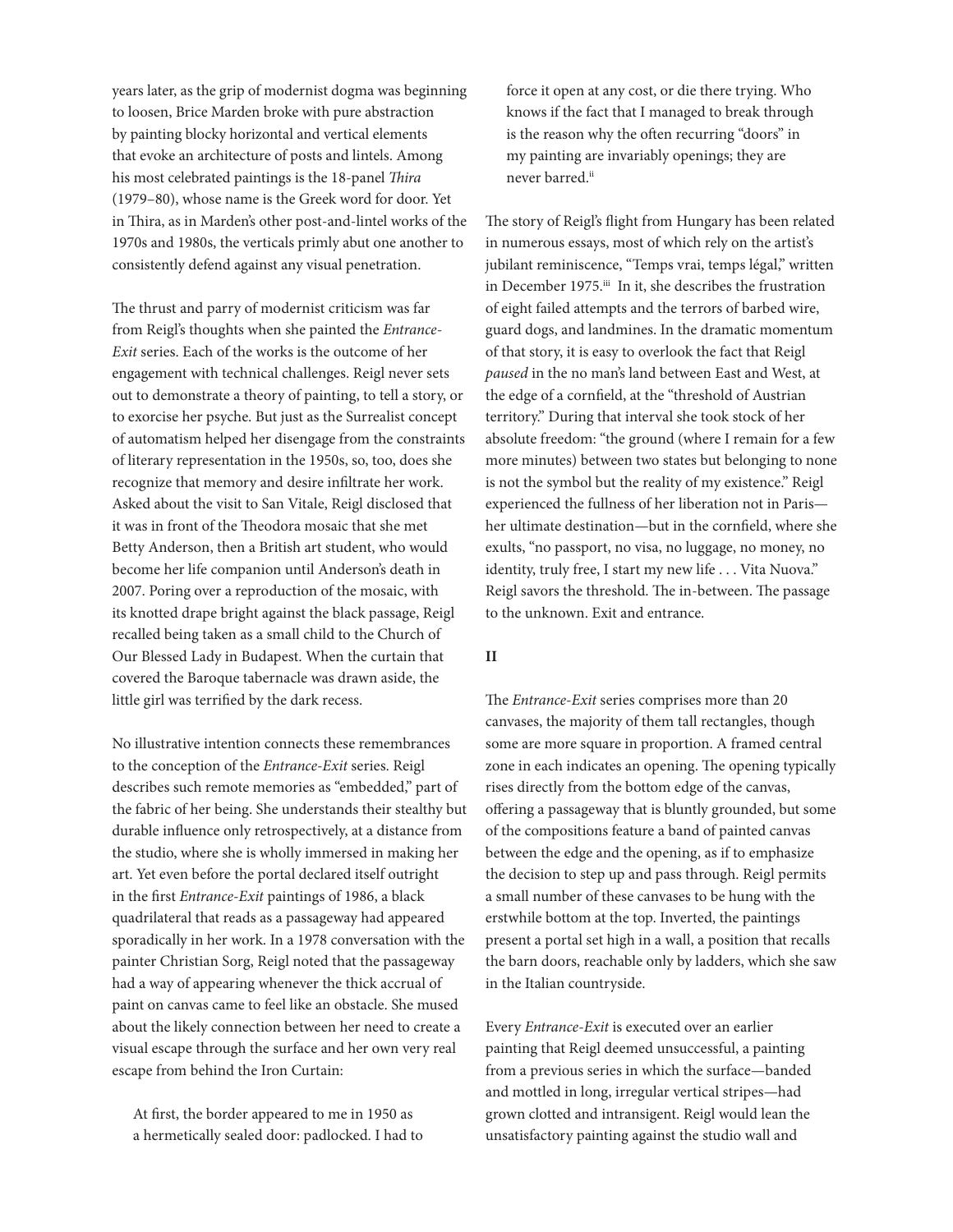apply masking tape to outline the portal. Wielding an assortment of tools, she built layers of color within the frame of tape or over the surrounding field, which became a de facto wall. Reigl had used masking tape before, but *Entrance-Exit* is the only series in which she left the tape in place, intact or partially peeled away. The boundary of tape creates a slight relief, enhancing the suggestion that an immaterial expanse lies beyond the portal's frame. Where strips of tape have been removed, the exposed canvas reads as light that gleams around and through the aperture.

Black was the first color to occupy the *Entrance-Exit* doorways, as it was in the earlier paintings where an opening had appeared to relieve Reigl's sense of being oppressed by her own composition. Black remained the prevailing color for the portals, even as green, copper, a glowing maize, and other hues followed. Reigl never mixes her paint before application. The surfaces present pure hues or invented colors that result from a reiterative process of applying paint, scraping the surface, overlaying another color, scraping again, addition, subtraction. Some *Entrance-Exit* doorways retain the pattern of the underlying painting. The surrounding wall may be a field of solid color, sometimes incised with vertical lines that evoke a surface of long, fitted boards. Where the original pattern occupies the wall area, and particularly when the markings have been enriched by metallic paint, the ribbony verticals resemble wallpaper. When the stripes are uncommonly broad and oriented horizontally, they resemble the veining of marble. Scored with a grid of widely spaced lines, the surface recalls the stone revetment of a medieval façade.

Four of the *Entrance-Exit* paintings are subtitled. Like the joyful exclamation "Vita Nuova" that concludes Reigl's account of escaping to the West, the subtitles testify to the enduring imprint of her year in Italy. Three paintings from 1988, all with crisply defined black portals, share the title *Entrance-Exit. Venice*. In one, the dominant color is Venetian Red; in another, Veronese Green; and, in the third, a rose tint characteristic of the lagoon city that Reigl devised by working a thin stratum of Pozzuoli Red over a strong white base. From the same year comes *Entrance-Exit. Sorrowful Door. (Entrée-Sortie. Porta Dolente).* The subtitle refers to the third canto of the *Inferno*, when Dante stands at the gates of Hell, and it was appended some time after the painting was

completed, as Reigl assessed the flamelike quality of the palette and agitated surface.

Two years into the development of the *Entrance-Exit* series, Reigl was surprised to discover a figure standing within the framework of tape on a canvas. It was a nude male figure, little more than a contour but firmly in place. The male body had appeared in her work before, but this time it was uninvited. With the wry humor of a fabulist, Reigl describes her resistance to the intruder, his persistent return, and then his escape from the canvas:

The human figure appears and imposes itself, at first static, erect. I erase it; it reappears. I scratch it out; it emerges again through a quick, spontaneous writing, repeated one hundred times, suppressed one hundred times, buried. Finally, a violent pictorial energy explodes the architectural structure and spews out the figure diagonally, as if trying to push it right off the canvas. The surface becomes a true palimpsest. Here is *Entrance-Exit* transformed into *Facing* . . .iv

In this manner, the *Entrance-Exit* series gave rise to and, for a time, coincided with the *Facing (Face à)* series of 1988–90. Erect and stationary but never quite touching the ground, the body occupied the open portal. Then—not unlike the young Reigl—it demanded to be released. In successive paintings, Reigl eliminated the framework of tape from around the portal. As the *Facing* series developed, the distinction between aperture and wall evaporated, leaving behind a field of pure space. The painted body surges upward, first straight and then diagonally, to be free.

## **III**

For all their coherence as a series, the *Entrance-Exit* paintings are materially and conceptually bound to the works that came before and after. Reigl's oeuvre is marked by a complex rhythm of recurrence within progression, and it is unified by her abiding determination to materialize boundless space and unimpeded movement in her art. The means and the impediments are one and the same: everything depends on manipulating the physical substance of paint and on the action of her own body. By Reigl's estimation, she fails more often than she succeeds. She paints her way to and through a problem, and then beyond the comfort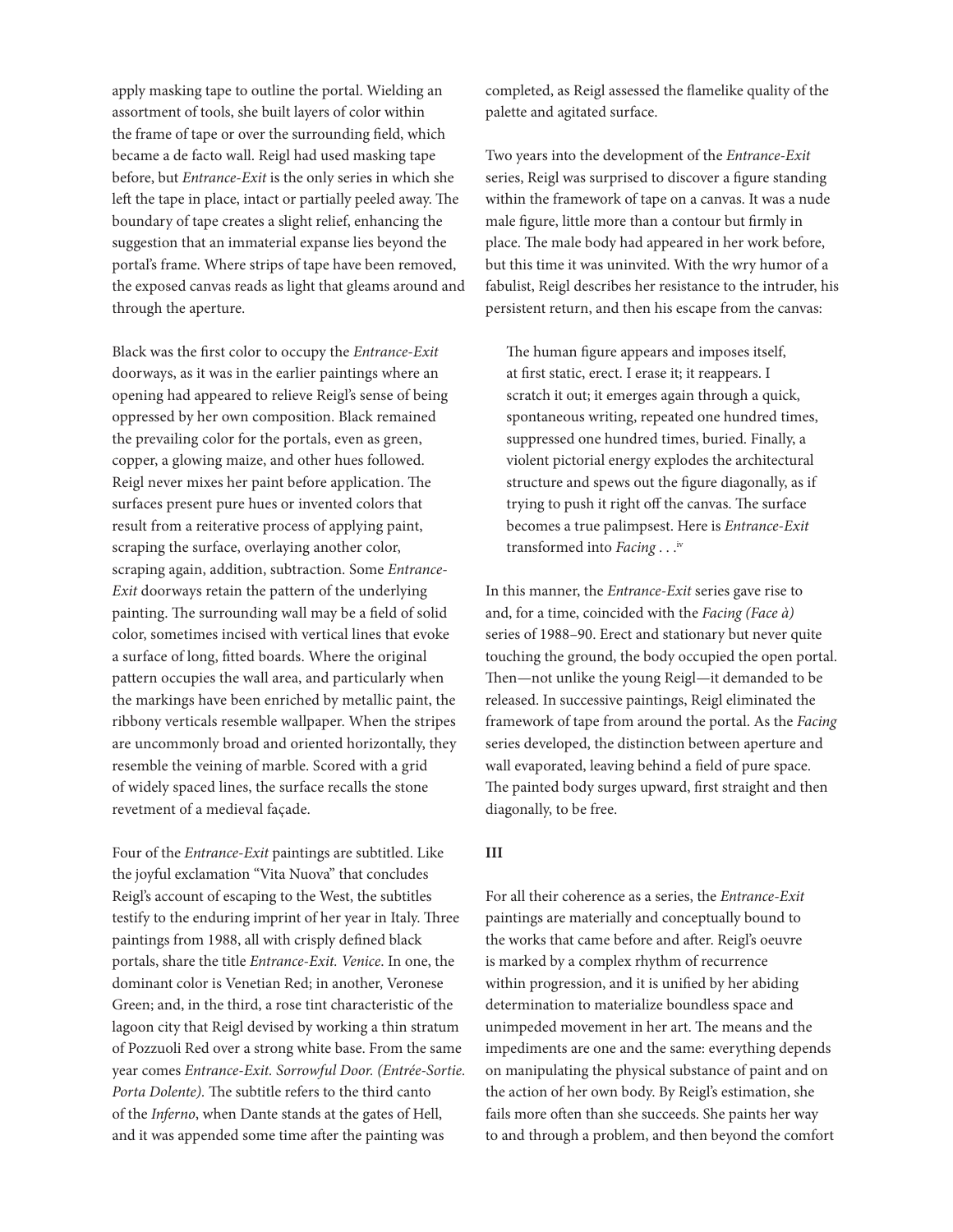of the solution to the next problem. Dissatisfaction, not success, is the spur to paint again.

A defiance of complacency and convention is fundamental to Reigl's nature and is expressed nowhere more clearly than in her unorthodox studio practices. She abandoned the brush not long after leaving Hungary for France and developed a physically engaged process, flinging the paint with her hands and massaging it into the canvas, or covering broad expanses with a blade or wooden lath. As the paint accumulated, Reigl—who had made clay sculptures as a youngster—carved, scraped, modeled, and incised the material using improvised tools: the facetted stopper from a Chanel No. 5 flacon, scrap metal, a twisted length of curtain rod. With few exceptions, she relied on unmixed commercial paint.

This vigorous, muscular process yielded gravity-defying compositions. Indeed, from her earliest Surrealist images to the abstractions and the resurgent figure, the elements within Reigl's paintings fly, hover, and soar. This fascination with suspended and mobile forms is often obscured by the dire postwar symbolism of the Surrealist paintings, many of which feature the low horizons, barren landscapes, and toxic skies that were pioneered by Tanguy and Ernst. An airborne squadron of grimacing beasts and monstrous riders—the Four Horsemen of the Apocalypse for the nuclear age—herald the end of times (*They Have an Insatiable Thirst for Infinity*, 1950); dozens of crystalline and curving shapes are suspended against a blue ground, as if tossed aloft by an unseen hand (*Interrogation of an Object*, 1952); an impossibly involuted form, at once brooding and lurid, clothlike and metallic, hovers in a fiery orange sky and drips blood into a photomontaged chalice that rests on an altar tended by Goyesque bats, likewise photomontaged (*Incomparable Pleasure*, 1952–53).

As if she had detached the glowing edges from that grim suspended form, in 1954 Reigl leapt to abstraction with the so-called automatic writing paintings, unleashing lines of pure color that loop, hook, spiral, and race across dark, cosmic space. Traces of Matta's sparkling, fractured realms linger in these works. But in the following year, with the first *Outburst (Éclatement)* painting, Reigl arrived at an expression of propulsive energy that was entirely her own.

The black of interstellar space becomes the color of

explosive action in the *Outburst* series of 1955–58. Walking toward the propped canvas with paint-filled hands, Reigl flung the dark matter and swiftly shaped it with tools and fingers, always using an upward motion. Jagged, abruptly angled lines and fractured planes abetted by flares of red and yellow—take precedence over the curve in centrifugal compositions that burst and streak across raw canvas. The paint retains velocity, even where it is licked up into crests and peaks. By comparison, the roughly contemporary action paintings of Franz Kline in the United States and the *Informale* canvases of Emilio Vedova in Italy seem determinedly structured and earthbound.

In the course of 1958, the trajectories of the *Outburst* compositions began to curve inward, like the organization of a galaxy, until Reigl arrived at the arcing, rotational forms of the next abstract series, *Center of Dominance (Centre de Dominance*, 1958–59). The paint is substantial—thrown and manipulated into ridges, knots, and bulbs—but the circular form at the center remains weightless, suspended, free.

For the next series, *Mass Writing (Écriture en masse*, 1959–65), Reigl turned to a black, pitch-like material sold in bulk at building supply shops. Sometimes wrangling eight canvases at a time, she troweled on the tarry mass and allowed it to partially set. Then, rapidly scraping and carving, she finished each work in a single session, trusting spontaneity and intuition even as she accepted a high rate of failure.

While working on the *Center of Dominance* and *Mass Writing* series, Reigl recycled unsuccessful paintings as dropcloths to protect the studio floor. Over time, and inspired in part by the work of Jean Dubuffet—who turned coarse and cast-off materials into compositions of primordial power—she came to see potential in the wasteencrusted cloths. Reigl shaped and incised the surface, added more paint, and finished with a unifying wash of color into which she made additional marks. With weighty forms looming like the lunar surface or a prehistoric menhir, the so-called *Guano* paintings (1958–65) have an ancient, geological quality. But the earthy thickness, the very "slowness" of the accreted paint came to feel obstructive. In two of the *Guano* paintings completed in 1964, a vertical black rectangle appears within the blocky mass, like a door in the side of a rustic shed. Later Reigl recognized that she had painted an escape through the surface.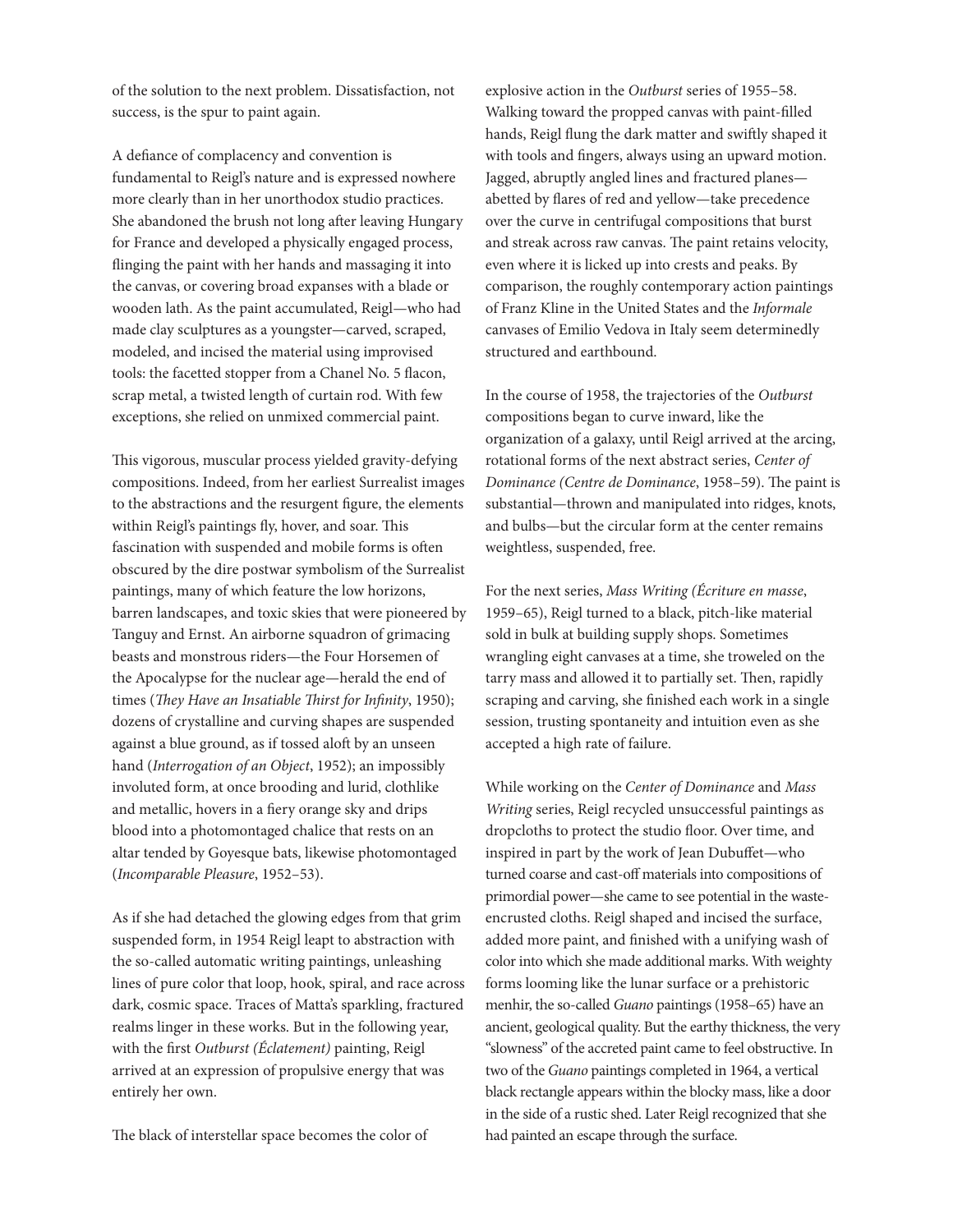Because each painting arises from an uninterrupted sequence of instinctive yet decisive actions, Reigl is inclined to credit the arrival of a specific form or image to the unconscious. So a passageway appeared without premeditation in the *Guano* paintings, and so the human body asserted its presence in 1966. Reigl had been working on the abstract series *Mass Writing* when its jagged zones of paint began to expand and evoke fragments of the deconstructed body. She discerned the start of a new series, *Weightlessness (Expérience d'apensenteur,* 1965–66), whose abstraction then yielded—despite Reigl's resistance—to the overtly figurative paintings of *Man (Homme,* 1966–72). Each *Man* displays a human torso—a few are female but most are male—from neck to knee, as if the entire body could not be contained within the area allotted by the stretcher. The more naturalistic early torsos evolved into taut, angled structures of muscular vectors that point beyond the canvas. As the torso assumed trajectories once mapped by the *Outburst* paintings, Reigl found her way back to open space.

Casting off the impediment of the stretcher, Reigl realized her next series, *Drape, Decoding (Drap, décodage,* 1972–73), by laying thin veils of industrial cotton atop *Man* compositions and sweeping a broad, coarse brush soaked with tempera—it is the only time she used tempera—across the cloth. The thick, raised surface below served as a relief block, and the image was transferred to the cloth as a form of monoprint. The "decoding" occurred when Reigl lifted the drape and found the image, in reverse, carried through the cloth by the paint. The emergent bodies of *Drape, Decoding* are incomplete, transparent in areas where bare fabric is exposed. Suspended unstretched, the figures appear to drift upward. From this singular lightness and motion, Reigl developed an unprecedented system for turning her own movements into painting.

Reigl began by hanging a continuous perimeter of industrial cotton around her studio, stapling the top of the cloth to the wall or to the stretchers leaning there, even covering a vertical aperture that she had cut through the exterior masonry years earlier to admit natural light and facilitate the moving of large paintings. Setting aside her frontal combat with the surface, and accompanied by music, Reigl would circle the studio—a dancer—touching the fabric to make long rows of marks with an oily commercial enamel that penetrated the

cotton. Reversing the cloth, she applied acrylic paint, which traveled around and away from the enamel, water repelled by oil. The uneven rows became more regular like writing, says Reigl—when the cotton was cut and stretched. These works became two series, *Unfolding* and the more heavily painted *Unfolding Continued (Déroulement* and S*uite de Déroulement* 1973–80).

Combining vast swaths of cloth, the osmotic activity of paint, and the movement of her body through the real space of the studio, the *Unfolding* series offered unequaled liberation, a condition all but free of resistance. Reigl has likened the transit of paint through the cloth to the passage of light, the wave and the particle, through a translucent membrane.<sup>v</sup> Several of the compositions are uncommonly clear and exquisitely atmospheric, consisting of a single line of writing poised between unobstructed zones of color. One *Unfolding* (1976, Musée de Grenoble) is as ethereal as a Whistler nocturne, as if a string of lights and its reflection were shimmering across a marine horizon. With a few exceptions, Reigl determined which side would be the front of an *Unfolding* only when the work was finished. As she explained in 1976, she usually painted from both sides, "in an unstable and precarious equilibrium on the threshold of appearance/disappearance, at the boundary between birth and death."vi

Although Reigl experienced the luxurious intensity of the threshold and the boundary *(frontière)* while making the *Unfolding* series, the process could not forestall the inevitable encroaching sense of confinement. Seven of the Unfolding paintings, each about six meters wide, have a distinctive tripartite structure in which a black field interrupts the horizontal registers and creates two flanking zones. A strip of "writing" continues across the top of the black field, suggesting a lintel. As in the *Guano* series so in the *Unfolding*, Reigl had conjured a portal, an escape through the painting.

Between 1980 and 1986, Reigl produced three additional subseries within the expanded *Unfolding* category, each time with a diminishing of the sense of agency and options. Using *Unfolding* canvases that hadn't passed muster, and listening to the music of Bach, she began the paintings called *Art of the Fugue (Art de la fugue,* 1980– 82). Eventually the surface grew thick, and the evenly spaced bands of color above and below the registers of writing—so like musical notation now—settled into a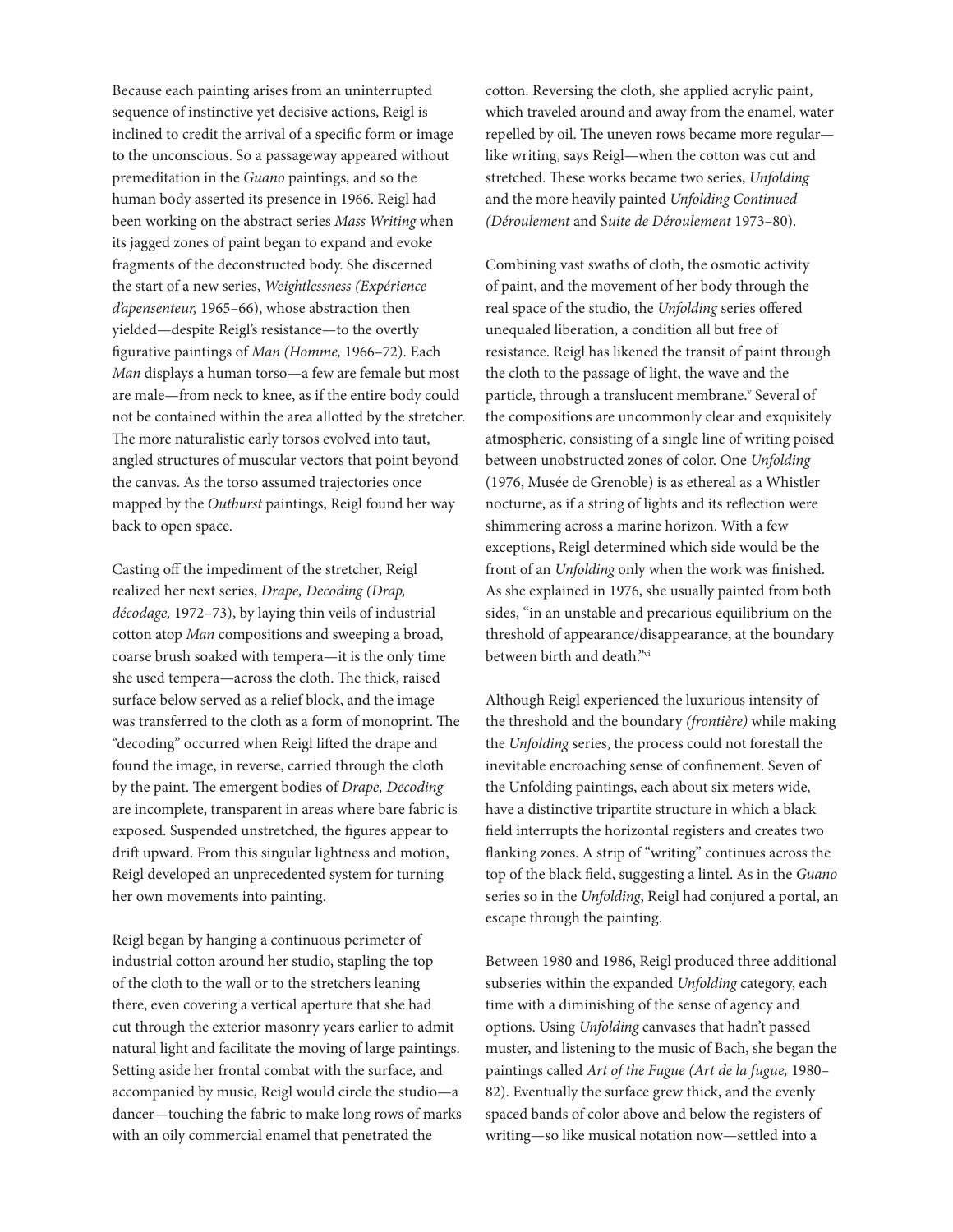kind of stasis. One imagines that the broad horizontal expanse itself had become, perversely, an obstacle.

As if prompted by the lone rectangle of daylight that shone through the perimeter of cotton, Reigl turned to a vertical orientation in the next two *Unfolding* subseries: *Volutes, Twists, Columns, Metal (Volutes, torsades, colonnes, métal,* 1982–83) and *Hydrogen, Photon, Neutrinos (Hydrogène, photon, neutrinos,* 1984–86). The long registers of color, once akin to writing, became soaring architectural supports in the first group and the accelerated pathways of elementary particles in the second. Yet the surface continued to thicken, until, as Reigl described it, "*Hydrogen*, the last of *Unfolding*, seems to be buried under the layers of paint. They solidified into a wall that had to be breached."vii Breaching the wall, Reigl opened the portal of the first *Entrance-Exit* painting.

### **IV**

It is tempting and romantic but, in the end, erroneous to cast Reigl as a heroic isolate, working at a remove from the painting culture of her time. From the moment of her arrival in Paris in 1950, she grew conversant with the early 20th-century avant-garde and with the art of her contemporaries, from Dada and Surrealism to the canvases of Wols, Dubuffet, and, by 1955, the American Abstract Expressionists.<sup>viii</sup> During subsequent decades, painting in France as elsewhere saw the advent of conceptual strategies and political agendas, the implementation of repetitive processes that mirrored mass production, and the widespread discounting of the painter's subjectivity. Reigl grasped the situation and kept to her own course.

Given the turbulent physicality of Reigl's practice, it's not surprising that she was drawn to the work of Dubuffet. She recalls seeing, probably in a 1973 exhibition, his sand-encrusted, fork-raked *Door with Couch Grass (Porte au chiendent,* 1957), which he had pieced together using fragments cut from his earlier paintings.ix She felt a different kinship with Yves Klein, admiring his rejection of both the finitude of the canvas and the confinement of the body. The acrobatic buoyancy of works such as Klein's *People Begin to Fly* (1961) suggests an ease that was far from the strenuous abstract painting which engaged Reigl at the time. But later, after the *Facing* series, Reigl began to multiply the figure—though, rather like the Trinity, the many bodies were one body—in the paintings she titled *A Body in Plural (Un corps au pluriel,* 1990–92). Now Reigl's levitating bodies are more serene than Klein's sailing figures. They rise effortlessly, contours unencumbered by matter, not unlike the ascendant figures in Michelangelo's *Last Judgment* or El Greco's *Resurrection, The Opening of the Fifth Seal of the Apocalypse*. Reigl had found a way to embody an experience she had once sought in abstraction: weightlessness.

Invoking Michelangelo and El Greco here is not a critical device. In a very real way, Reigl's relationship with the art of the past is as keen and fruitful as her relationship with the art of her contemporaries. Perhaps more so. The poet and critic Marcelin Pleynet has compared the solitary figure in the doorway of Reigl's first *Facing* paintings to a souvenir photograph from 1947–48 that hangs in her studio and shows a Roman catacomb fresco of Lazarus emerging from his tomb.<sup>x</sup> Asked recently about the Lazarus fresco, Reigl responded that an even deeper impression had been made by the Lazarus depicted in the mosaics of Sant'Apollinare Nuovo. There, bound in bright white cloth, the risen Lazarus stands in the black doorway of his tomb. Among Reigl's paintings, from the Facing series and beyond, are works that show a standing figure repeatedly crossed by lines which, she says, are meant to indicate the winding cloth of Lazarus as it loosens, falls away, and releases the living body. How can we not think of Reigl in her studio, encircled by white cotton, dancing the *Unfoldings* into being? The cloth grows thick and tight with paint, until, like Lazarus, she was released—or, more precisely, she released herself through the open portal of *Entrance-Exit*.

Discussions of the recurring portal have led Reigl to weigh the influence of sights and experiences that preceded her escape from Hungary. The coat of arms of Kapuvár, the town of her birth, features the gateway to a mighty fortress that stood there until its destruction in the 18th century. Reigl recalls being little more than a toddler in Budapest when she accompanied her mother on visits to the grave of her father, who had died when she was three years old. They would pass a tomb with a carved nude figure entering the darkness framed by a black marble portal. One stone hand reached back toward the living. Later, though still too young to read, Reigl inquired about the letters inscribed at the cemetery entrance. She was told that the words were "We Shall